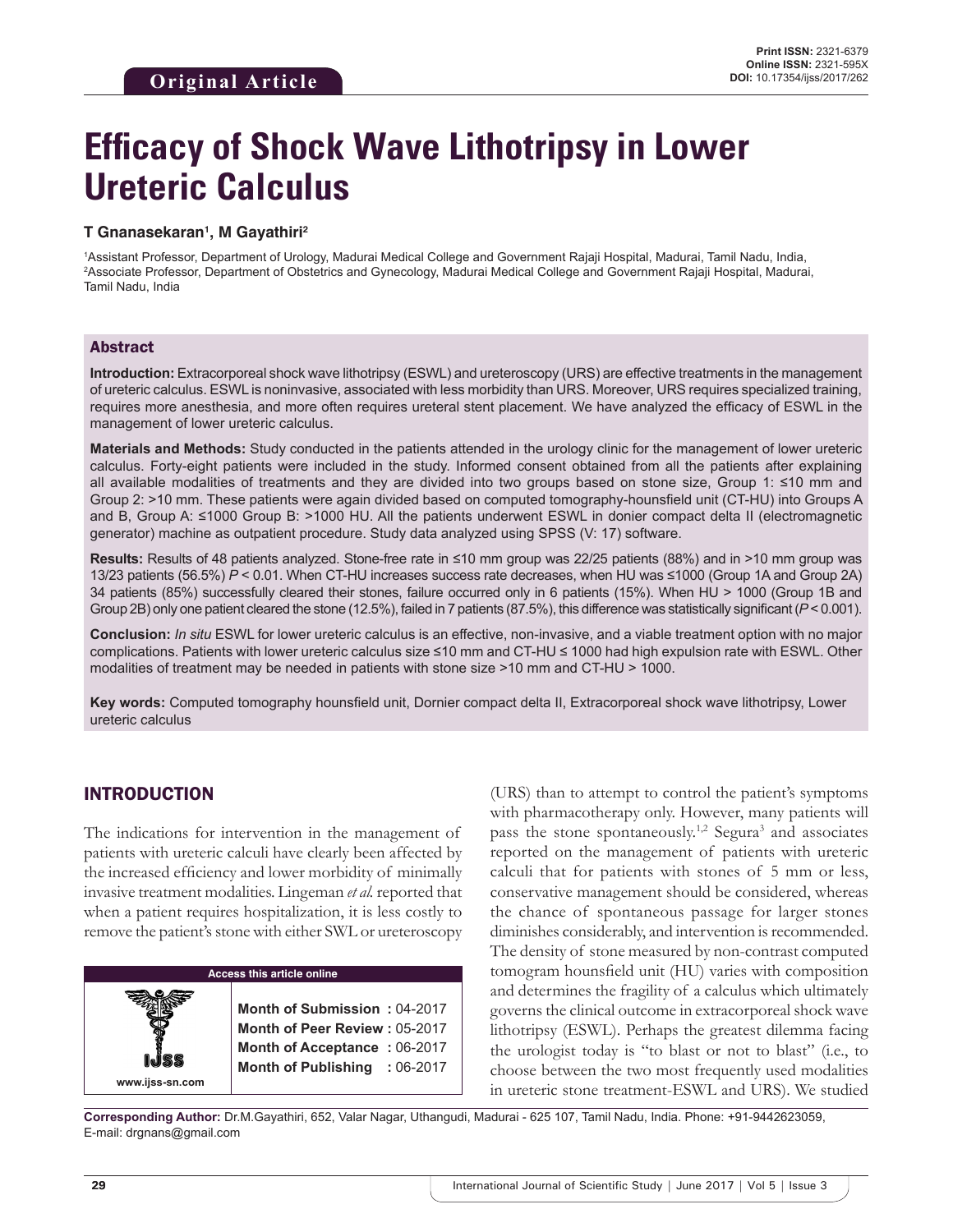the efficacy of extracorporeal SWL in the management of lower ureteric calculus.

## MATERIALS AND METHODS

Patients presented or referred to urology clinics for the management of lower ureteric calculus were included in the study. The institutional review board at our hospital approved the study. Informed consent obtained from all the patients after explaining all available modalities of treatments - medical expulsion therapy, URS and intracorporeal lithotripsy and extracorporeal lithotripsy, their complications in the management of lower ureteric calculus. History, physical examination, complete hemogram, urine routine and culture sensitivity, renal function test, X-ray kidney, ureter, and bladder (KUB), ultra sonogram KUB, contrast-enhanced computed tomography (CT) KUB. Lower ureteric calculus -stones below sacroiliac joint to vesico ureteric junction. Stone size measurements taken in the study were maximal transverse measurement in CT, and CT-HU of stones were measured simultaneously.4

Patients included in the study are divided into two groups based on stone size. Group 1: ≤10 mm and Group 2: >10 mm. Patients again divided based on CT-HU into Groups A and B, Group A: ≤1000 Group B:> 1000 HU. Hence, study group contains Group 1A: ≤10 mm and HU: ≤1000, Group 1B: ≤10 mm and HU > 1000, Group 2A: >10 mm and HU: ≤1000, and Group 2B: >10 mm and HU > 1000.

Patients not willing for ESWL, bilateral ureteric calculi, ureteric obstruction distal to calculus, coagulation disorder/patients on anticoagulation drugs, pregnancy, sepsis, and end-stage renal disease were excluded from the study. ESWL was done with dornier compact delta II (electromagnetic generator) (Figure 1), patients on prone position. Injection pentazocine 30 mgs and Injection promethazine HCl 25 mgs intramuscularly administered 30 min before the procedure. Stone focusing was done fluoroscopically, 2500 shocks given for all patients - 60 shocks/min, in the intensity 4-5. Patients were followed in 15 days, 30 days, 60 days, and in 90 days or whenever patients had unusual urinary complaints after the procedure. Failure of ESWL - if any significant residual stone after 3 months.

## RESULTS

The study comprised 50 patients who had satisfied the inclusion and exclusion criteria. Two patients lost followup after ESWL procedure; hence, results of 48 patients analyzed. Age of the patients ranged from 17 to 70 years;



**Figure 1: Dornier compact delta II (electromagnetic generator)**

most patients were in 21-50 years. There were 35 male and 13 female patients in our study. The majority of patients presented with colicky pain and nausea/vomiting, other symptoms were dysuria and loin pain. Duration of symptoms ranged from 4 days to 1 month. In our study, size of the lower ureteric calculus range from 6 mm to 16 mm. Cases are divided into two groups based on stone size. Group  $1: \leq 10$  mm and Group  $2: \geq 10$  mm. In Group 1  $(\leq 10 \text{ mm})$ , 24 patients were with  $\leq 1000 \text{ HU}$  - Group 1A and one patient with >1000 HU Group 1B. In Group 2  $(>10$  mm), 16 patients were  $\leq 1000$  HU - Group 2A and 7 patients were with >1000 HU - Group 2B. In our study, left-sided stones predominated (27 points) over right-sided stones (21 points). In this study, one patient in Group 1  $(≤10$  mm) required second sitting of ESWL, 5 patients in Group 2 (>10 mm) required second sitting. Number of primary treatment increased when CT-HU was >1000 (Group 1B and Group 2B) when compared with CT-HU < 1000 (Group 1A and Group 2A) (Table 1), this difference was statistically significant ( $P \leq 0.01$ ). Stonefree rate in  $\leq 10$  mm group was 22/25 patients (88%), and in  $>10$  mm group was  $13/23$  patients (56.5%) (Table 2). This difference was statistically significant  $(P \le 0.01)$ . In Group 1 (≤10 mm), stone-free rate based on CT-HU showed when CT-HU was  $\leq 1000$  success rate significantly higher than >1000 HU (*P* < 0.001). Group 2 (>10 mm) stone-free rate based on CT-HU showed when CT-HU was  $\leq 1000$  success rate was 75%, significantly higher than >1000 HU (*P* < 0.01). When CT-HU increases success rate decreases, when HU was ≤1000 (Group 1A and Group 2A) 34 patients (85%) successfully cleared their stones, failure occurred only in 6 patients (15%). When  $HU > 1000$ (Group 1B and Group 2B) only one patient cleared the stone (12.5%), failed in 7 patients (87.5%), this difference was statistically significant (*P* < 0.001) (Table 3). During follow-up of post ESWL, few patients presented with minor complications. Dysuria was the major complication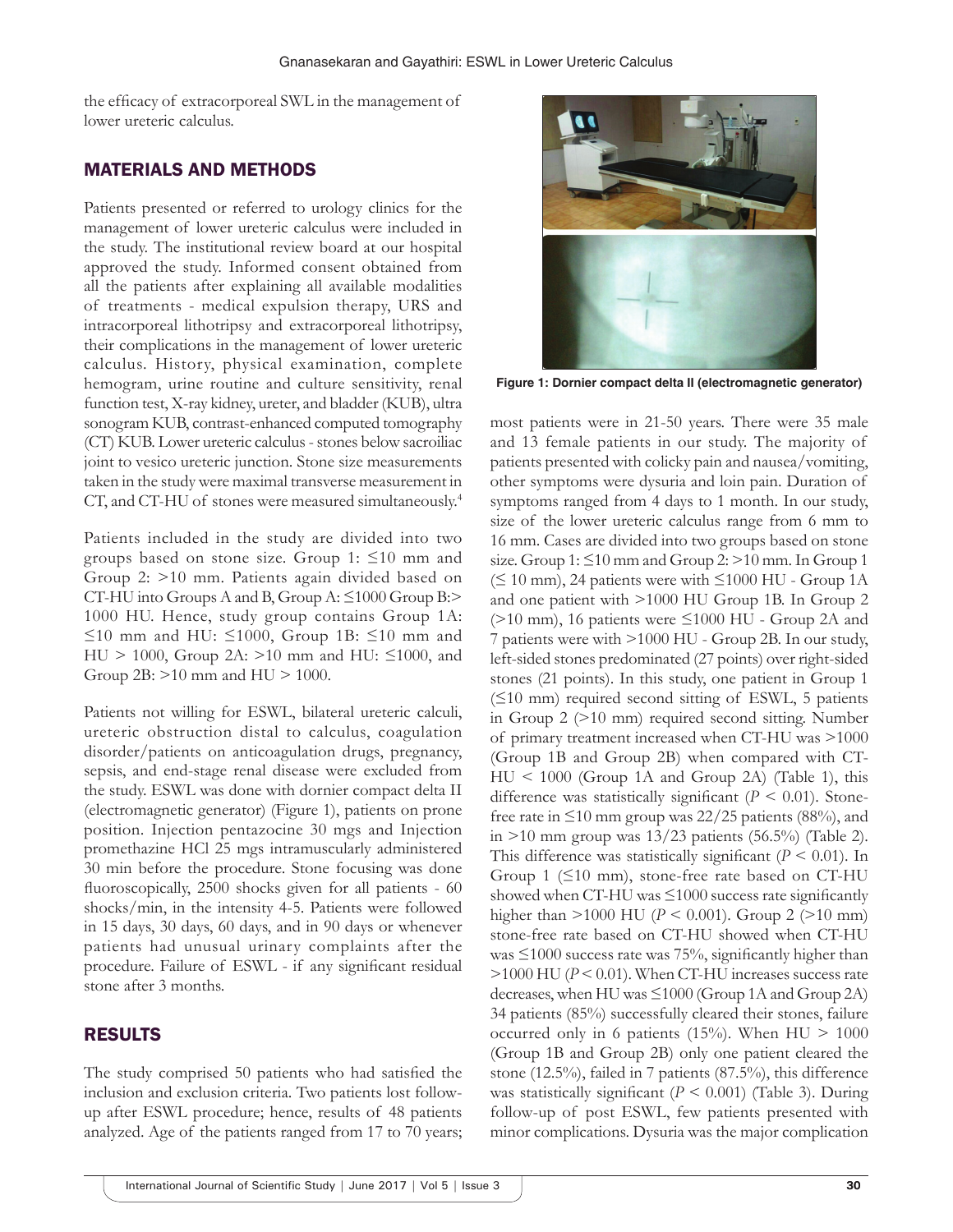# **Table 1: Number of primary treatment based on CT‑HU**

| <b>Number of primary</b> | HU    |       | <b>Total</b> |
|--------------------------|-------|-------|--------------|
|                          | ≤1000 | >1000 |              |
| One                      | 37    | 5     | 42           |
| % within HU              | 92.5  | 62.5  | 87.5         |
| Two                      | 3     | 3     | 6            |
| % within HU              | 7.5   | 37.5  | 12.5         |
| Total                    | 40    | 8     | 48           |
| % within HU              | 100.0 | 100.0 | 100.0        |

HU: Hounsfield unit, CT: Computed tomography

| <b>Eswl</b>         | <b>Size</b> |          | <b>Total</b> |
|---------------------|-------------|----------|--------------|
|                     | Group 1     | Group 2  |              |
|                     | $≤10$ mm    | $>10$ mm |              |
| Success             | 22          | 13       | 35           |
| % within size (cms) | 88.0        | 56.5     | 72.9         |
| Failure             | 3           | 10       | 13           |
| % within size (cms) | 12.0        | 43.5     | 27.1         |
| Total               | 25          | 23       | 48           |
| % within size (cms) | 100.0       | 100.0    | 100.0        |

ESWL: Extracorporeal shock wave lithotripsy

| Table 3: Stone-free rate based on CT-HU |       |       |       |  |  |
|-----------------------------------------|-------|-------|-------|--|--|
| Stone-free rate                         | HU    |       | Total |  |  |
|                                         | ≤1000 | >1000 |       |  |  |
| <b>Success</b>                          | 34    |       | 35    |  |  |
| % within HU                             | 85.0  | 12.5  | 72.9  |  |  |
| Failure                                 | 6     |       | 13    |  |  |
| % within HU                             | 15.0  | 87.5  | 271   |  |  |
| Count                                   | 40    | 8     | 48    |  |  |
| % within HU                             | 100.0 | 100.0 | 100.0 |  |  |

HU: Hounsfield unit, CT: Computed tomography

in most number of patients - 12 patients, hematuria in 5 patients, lower abdominal pain in 4 patients, and urinary tract infection in one patient. All complications were treated conservatively with hydration, antibiotics, and analgesics.

# **DISCUSSION**

ESWL has revolutionized the treatment strategy of urolithiasis worldwide and continue to be a major therapeutic modality for treating the majority of upper urinary tract stones. Its non-invasive nature along with high efficacy has resulted in outstanding patient and surgeon acceptance.

The success rate of ESWL is determined by factors such as stone size, composition location, the presence of obstructive changes, and anatomical anomalies. Stone composition is one hidden factor which decides the fragility of calculus and its susceptibility to ESWL. The number of

shocks required for fragmentation is related not only to the size of the stone but also to its hardness (or) brittleness which largely depends on its chemical composition.

Recommended treatment options, ESWL and URS, in ureteric stone have valid advantages and disadvantages. Supporters of ESWL claim that it is effective and noninvasive, is associated with less morbidity, requires fewer anesthesias than URS, and seldom requires ureteric stents. Critics argue that the success rates are not as high as those of URS, equipment availability may be limited, visualization of the stone is often difficult, attainment of a stone-free state requires a longer time and follow-up, re-treatment rates are higher, and costs are higher. Supporters of URS claim that it is highly successful and minimally invasive, is associated with minimal morbidity, can be used with larger and multiple stones, and has high immediate stone-free rates. Critics argue that it requires specialized training, requires more anesthesia, and more often requires ureteric stent placement.<sup>18,19</sup>

The primary goal in treating patients with ureteric calculi is a stone-free state, and the American Urological Association/ European Association of Urology guidelines panel's metaanalytic study reported that with ESWL in distal ureteric stone <10 mm, in 17 groups containing 1684 patients stone-free rate was 86% (80-91%).<sup>22</sup> In our study, it was 88%. In >10 mm groups containing 966 patients stone-free rate was 74% (57-87%), in our study it was only 56.5%. All ESWL failure cases in our study underwent URS and intracorporeal pneumatic lithotripsy. All patients were stented following the procedure. DJ stents removed after 3 weeks. During URS and intracorporeal lithotripsy (ICL), no significant abnormality in either ureteric orifice or distal ureteric narrowing below the stone was noted.

There have been two randomized prospective studies comparing URS and ESWL for treatment of patients with distal ureteric stones subsequent to the guidelines document. Peschel *et al.* randomized 80 patients and found that those undergoing URS achieved stone-free status more rapidly, regardless of initial stone size, than did those treated by SWL. All of the patients undergoing URS were rendered stone free, whereas 10% of the SWL cohort required subsequent URS to achieve a stone-free status.23 Pearle *et al.* randomized 64 patients and reported that 100% of individuals who completed radiographic followup subsequent to either SWL or URS became stone free.<sup>24</sup>

One possible reason for the difference in this outcome compared with the Pearle *et al.* study is that an unmodified dornier HM3 lithotripter, which is known to fragment stones more efficiently, was used in Pearle's study rather than the dornier MFL5000 used in Peschel's study. In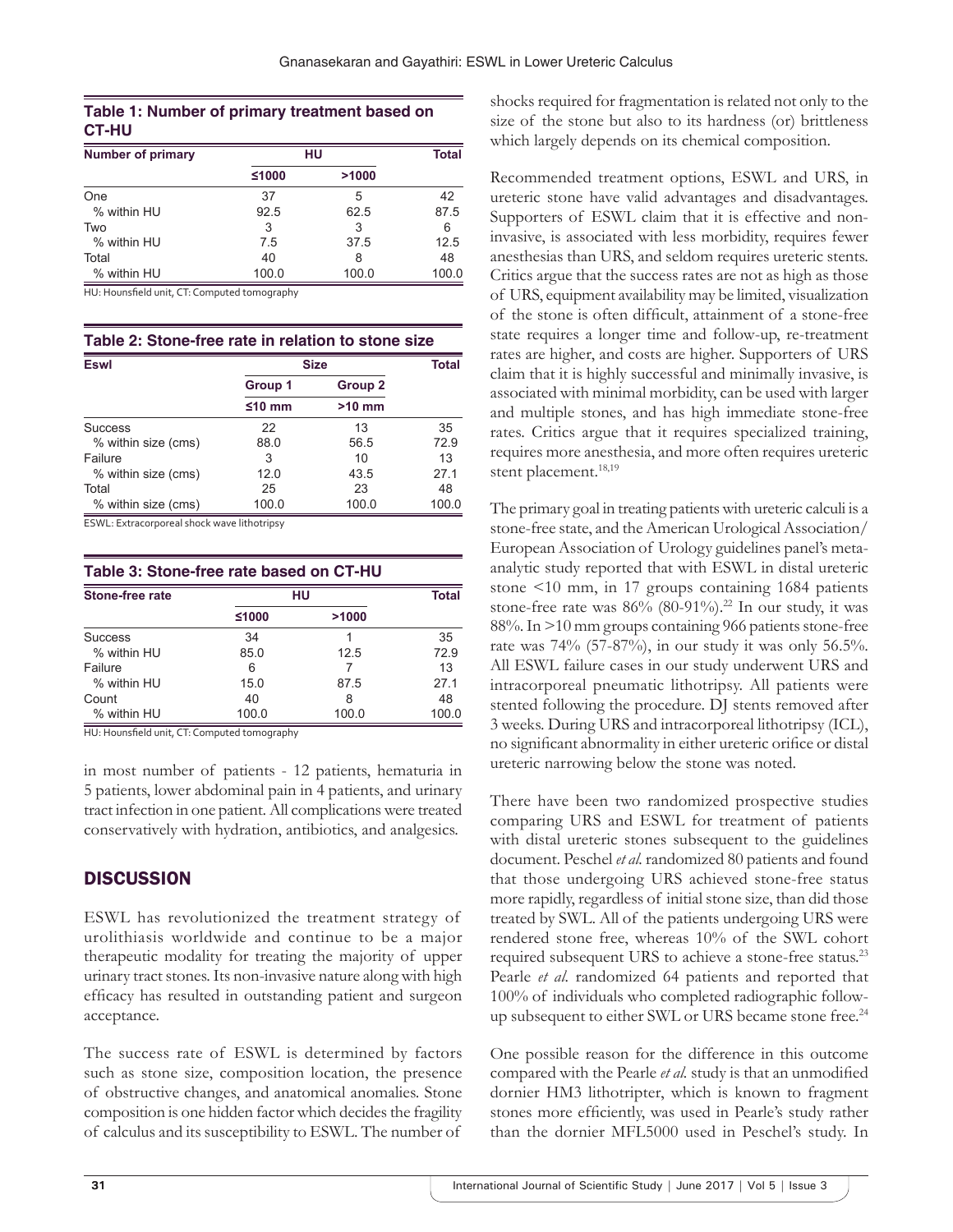our study, overall success rate was 72.9%; 27.1% of patients required secondary treatment. The lithotripter used was dornier compact delta II (electromagnetic generator). Joseph *et al.*25 assessed the susceptibility of stone fragmentation by ESWL according to HU in renal stone, they found that the success rate for stone with attenuation value  $\leq 1000$  HU was significantly higher than that for stone with value  $>1000$  HU.<sup>25</sup> In their study, they found a significant correlation between number of shocks required for stone fragmentation and the attenuation value of the stone.

Not much of data available in the literature on correlation between HU and stone-free rate in lower ureteric calculus. In our study, significant failure and retreatment rates in >1000 HU stones, both in Group 1 ( $\leq$ 10 mm) and Group 2 (>10 mm), but the number of patients in our study with HU > 1000 were small (8/48). Yip *et al.* studied efficacy of *in situ* ESWL in ureteric calculi management using dornier MFL 5000 lithotripter, their overall success rate was 81%,26 in our study it was 72.9%. Ghafoor *et al.* studied the efficacy of ESWL in the treatment of lower ureteric stones using second generation Siemens Lithostar ІІ. Clearance rate for small stones (<10 mm) in the lower third of the ureter was 73.8%, and for stones larger than 10 mm in the distal third of ureter, the clearance rate was low 42.8%, with a high retreatment rate. Hence, Ghafoor *et al.* concluded that for distal ureteric stones <10 mm in diameter, the clearance rate is more than 70% and ESWL can be considered as a primary treatment, while for stones larger than 10 mm in diameter, endoscopic removal should be the preferred treatment.<sup>28</sup>

In our study, the results were far better than Ghafoor *et al.* study, the clearance rate for small stones (<10 mm) was 88% compared with 73.8%. Clearence rate for stones larger than 10 mm was 56.5% still better than Ghafoor *et al.* study 42.8%.

In our study, total of 48 patients underwent *in situ* ESWL of lower ureteric calculus, 25 patients with stone size ≤10 mm, and 23 patients with >10 mm size. Dornier compact delta II was used in this study. All procedures were done as outpatient treatment. Overall stone-free rate was 72.9%, there were 27.1% patients required URS/ICL as secondary procedure.

In patients with stone size of  $\leq 10$  mm (Group 1) success rate was 88%, when CT-HU was ≤1000 (Group 1A) the success rate increased to 91.7%. In patients with stone size of  $>10$  mm (Group 2) success rate was 56.5%, when CT-HU was ≤1000 (Group 2A) the success rate increased to 75%. Patients with CT-HU > 1000 retreatment and failure rate statistically increased when compared to

≤1000 HU stone patients in both groups. Overall failure rate in  $\leq 10$  mm (Group 1) was 12%, only one patient with CT-HU > 1000 (Group 1B) failed to clear the stone. Overall failure rate of *in situ* ESWL in >10 mm stone size patients were 43.5% (Group 2). When CT-HU was <1000 (Group 2A) it was only 25%, in patients with stone size >10 mm with CT-HU (Group 2B) stone clearance failed in all except one - 85.71%.

#### **CONCLUSION**

*In situ* ESWL for lower ureteric calculus is an effective, non-invasive, and a viable treatment option with no major complications. Patients with lower ureteric calculus size  $\leq$ 10 mm and CT-HU  $\leq$  1000 had high expulsion rate with ESWL. Hence, ESWL may be considered as the primary treatment option. Other modalities of treatment may be needed in patients with stone size >10 mm and CT-HU > 1000. Patients with lower ureteric calculus size >10 mm and CT-HU  $\leq$  1000, ESWL can be tried with reasonable success.

#### REFERENCES

- 1. Ueno A, Kawamura T, Ogawa A, Takayasu H. Relation of spontaneous passage of ureteral calculi to size. Urology 1977;10:544-6.
- 2. Morse RM, Resnick MI. Ureteral calculi: Natural history and treatment in an era of advanced technology. J Urol 1991;145:263-5.
- 3. Segura JW, Preminger GM, Assimos DG, Dretler SP, Kahn RI, Lingeman JE, *et al.* Ureteral Stones Clinical Guidelines Panel summary report on the management of ureteral calculi. The American Urological Association. J Urol 1997;158:1915-21.
- 4. Coll DM, Varanelli MJ, Smith RC. Relationship of spontaneous passage of ureteral calculi to stone size and location as revealed by unenhanced helical CT. AJR Am J Roentgenol 2002;178:101-3.
- 5. Kinder RB, Osborn DE, Flynn JT, Smart JG. Ureteroscopy and ureteric calculi: How useful? Br J Urol 1987;60:506-8.
- 6. Vaughan ED Jr, Gillenwater JY. Recovery following complete chronic unilateral ureteral occlusion: Functional, radiographic and pathologic alterations. J Urol 1971;106:27.
- 7. Chuong CJ, Zhong P, Preminger GM. Acomparison of stone damage caused by different modes of shock wave generation. J Urol 1992;148:200-5.
- 8. Kirkali Z, Esen AA, Hayran M, Gencbay A, Gidener S, Güven H, *et al.* The effect of extracorporeal electromagnetic shock waves on the morphology and contractility of rabbit ureter. J Urol 1995;154:1939-43.
- 9. Crum LA. Cavitation microjets as a contributory mechanism for renal calculi disintegration in ESWL. J Urol 1988;140:1587-90.
- 10. Mostafavi MR, Ernst RD, Saltzman B. Accurate determination of chemical composition of urinary calculi by spiral computerized tomography. J Urol 1998;159:673-5.
- 11. Mitcheson HD, Zamenhof RG, Bankoff MS, Prien EL. Determination of the chemical composition of urinary calculi by computerized tomography. Urol 1983;130:814-9.
- 12. Segal AJ, Spataro RF, Linke CA, Frank IN, Rabinowitz R. Diagnosis of nonopaque calculi by computed tomography. Radiology 1978;129:447-50.
- 13. Fielding JR, Steele G, Fox LA, Heller H, Loughlin KR. Spiral computerized tomography in the evaluation of acute flank pain: A replacement for excretory urography. J Urol 1997;157:2071-3.
- 14. Pareek G, Armenakas NA, Fracchia JA. Hounsfield units on computerized tomography predict stone-free rates after extracorporeal shock wave lithotripsy. J Urol 2003;169:1679-81.